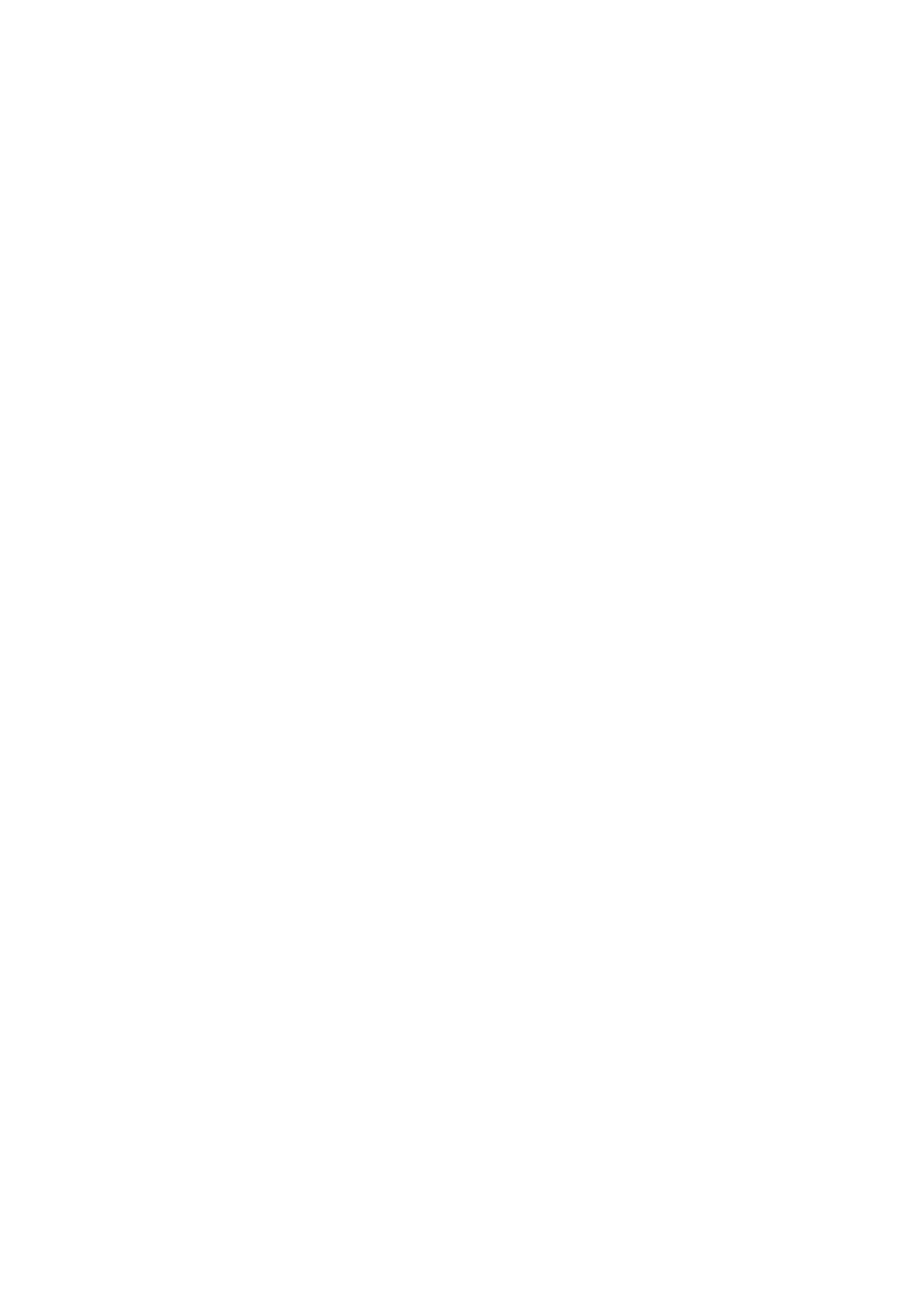

#### Section 1

#### Sport for All

|                    | <b>Web pages from the UK Paralympic</b> |  |
|--------------------|-----------------------------------------|--|
| <b>Association</b> |                                         |  |
|                    |                                         |  |





#### Section 2

|                                                  | 9 |
|--------------------------------------------------|---|
| A short story in which Fiona and her grandfather |   |

meet some new challenges

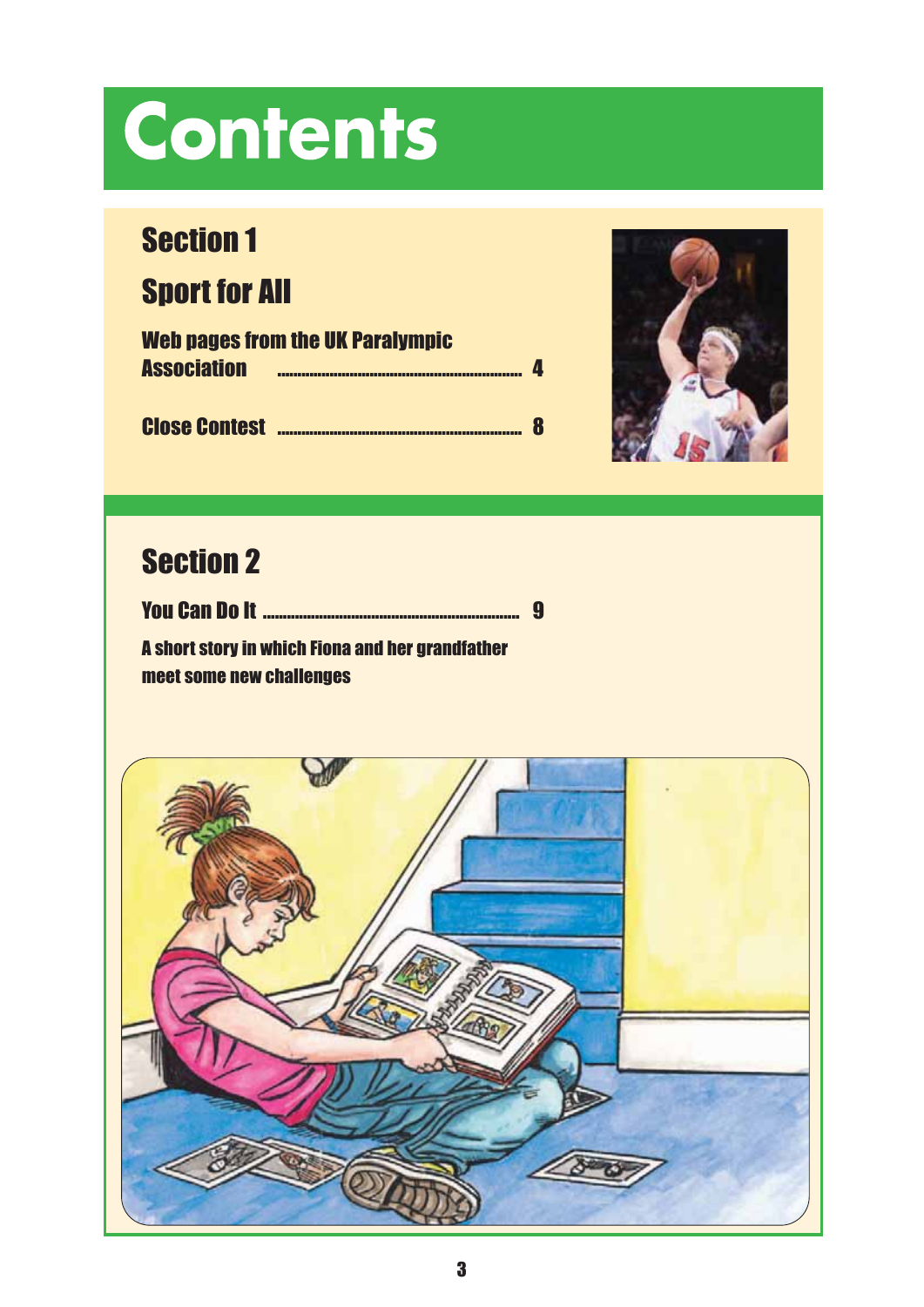

**Range of<br>Sports** 



## Sport for All

## Welcome to the homepage of the Paralympics

Everyone has heard of the **Olympic Games**, a sporting competition between different nations every four years.

But have you heard of the Paralympic Games?

These are held in the same city as the main games but they are for athletes with disabilities. They are called the Paralympics because they are 'parallel' to the Olympic Games.

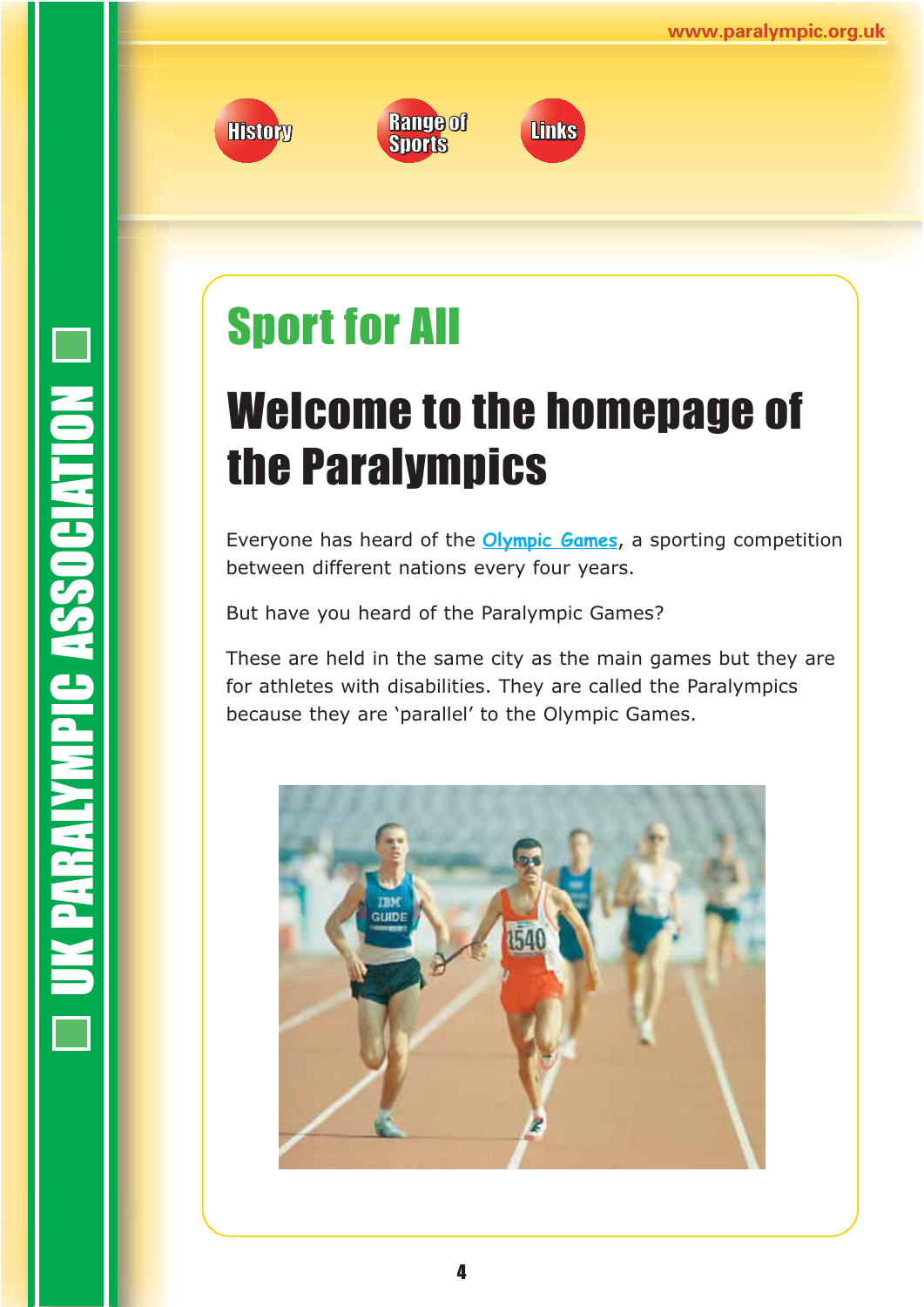



The first international games for disabled athletes were held in 1952.

**Links** 

**Range of**<br>**Sports** 

In the 1960 games in Rome, approximately 400 competitors from 23 countries took part.

Almost 4000 athletes competed at the Sydney games in 2000, representing 122 nations.

The next games are to be held in Athens during 2004. More than 4000 athletes from about 130 countries are expected to take part.

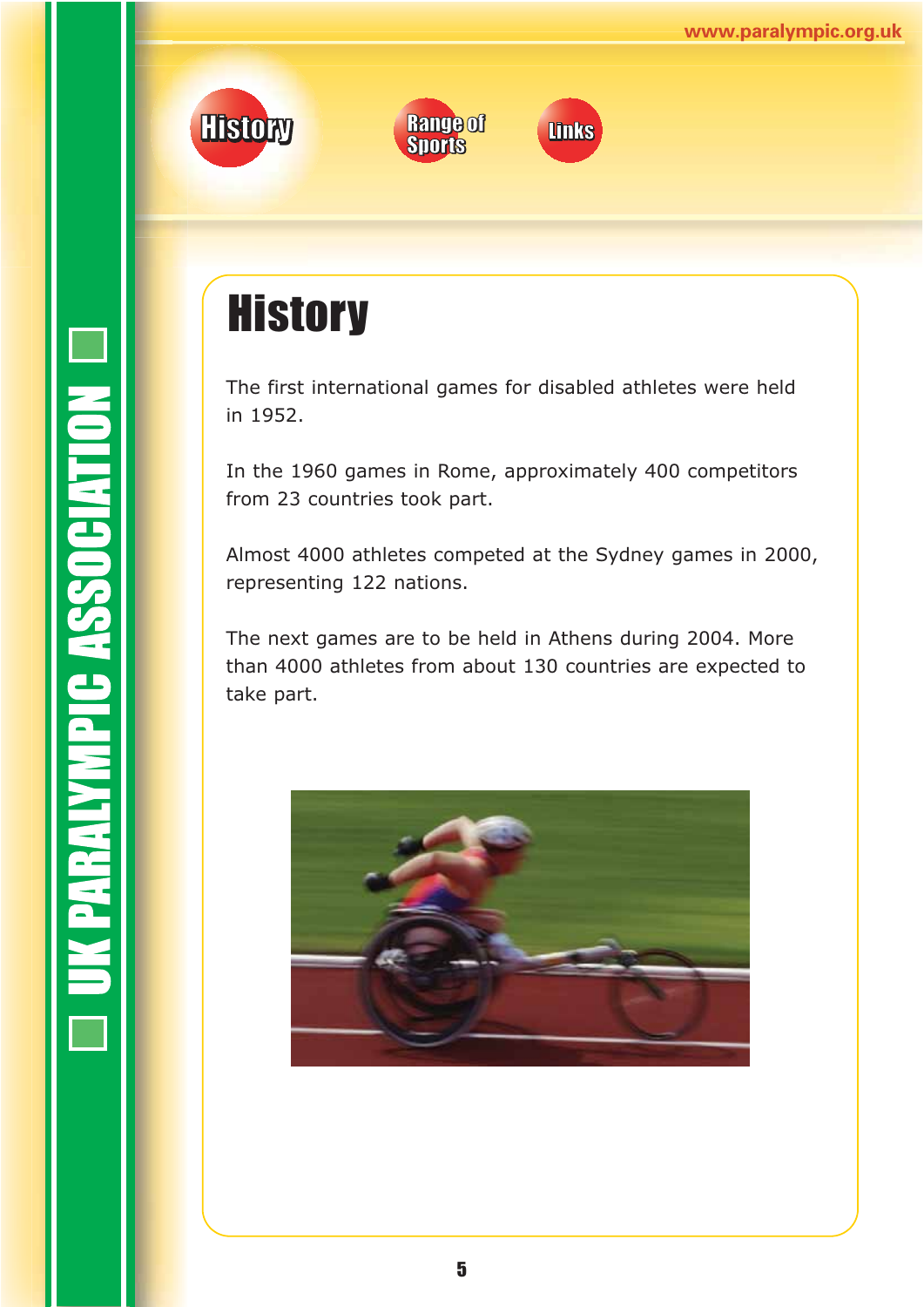**www.paralympic.org.uk**







### Range of Sports

Eighteen different sports are played at the Paralympics. Most are adaptations of sports also played at the Olympics, including:

| <b>Basketball</b> | a wheelchair version of<br>basketball                                |
|-------------------|----------------------------------------------------------------------|
| <b>Archery</b>    | a version of archery<br>with arrows shot<br>at an extra-large target |



The other four sports have been specially devised for disabled people. These four 'unique' sports are:

| <b>Boccia</b>           | a sport based on an ancient Greek<br>ball-tossing game                                            |
|-------------------------|---------------------------------------------------------------------------------------------------|
| Goalball                | a goal-scoring team game with<br>blindfolded players                                              |
| Powerlifting            | an individual event of strength;<br>athletes lie on a bench and lift a<br>weighted bar            |
| <b>Wheelchair Rugby</b> | a team game combining the rules<br>and skills of basketball and rugby<br>played with a volleyball |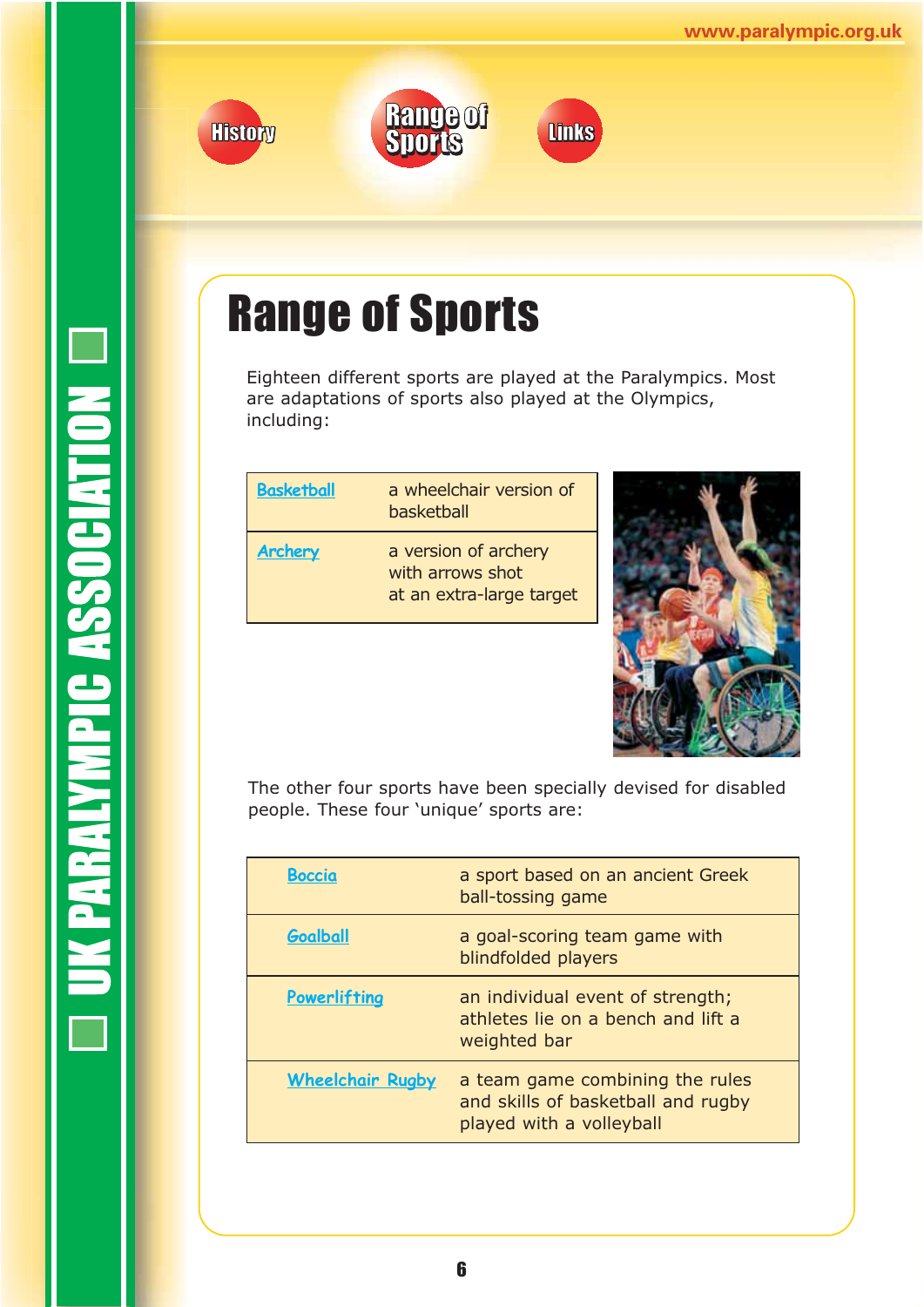





#### Range of Sports

### Goalball Scores!

Fast, furious, skilful and fun! That's the way people describe goalball, a sport that is winning new fans every day. It's a thrilling indoor game for teams of three. The aim is to score by getting the ball over the opposing team's goal line.

But this is no ordinary ball. So that sighted and blind people can play on equal terms, all players have to be blindfolded, and it is the rattling sound produced by the ball that guides them through the game. The spectators of this sport have to remain totally silent during the match so that the players can concentrate on listening to the sound of the ball. There's no other sport quite like it.

"Goalball's really exciting – you're not allowed to keep the ball for more than eight seconds, and that makes the game move fast. We wear some special protective gear because the ball is quite hard. I've had a few bruises! My team practises every Saturday and I always look forward to it."

Paul Dobson, goalball player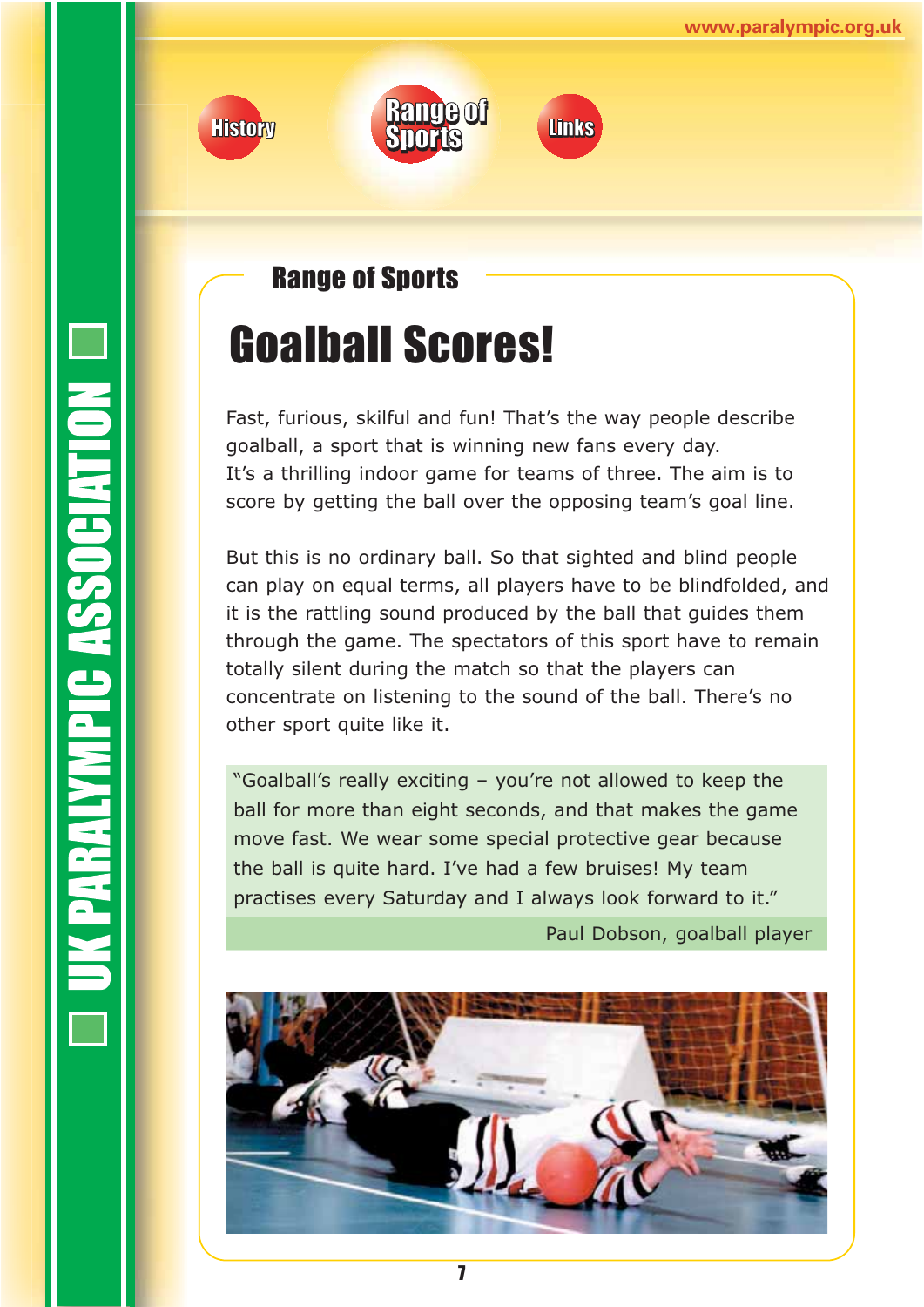**19/03/2004**

#### British Wheelchair Basketball Forum



### **Latest Sports Report**

#### Eagles 48 54 54 Silver Arrows

# **Close Contest**

The Woodbridge Arena was buzzing last night as this year's basketball championships reached their climax, *writes John Wilkinson*.



The favourites made their mark early

on and set the pace for the game as the Eagles struggled against the superior height of Johnson and Murray. The pair dominated the passing and made sure the Arrows ended their second quarter with an overwhelming 34 point lead.

Rob Lane's long passes brought the Eagles back to life just after the break and upset the opposition for a time.

But the Arrows kept their nerve to secure a narrow victory.

Gomez, the victorious captain, later praised the newly redesigned wheelchairs the team are trying out. "We really noticed the extra flexibility of the wheels. It made turning easier and that helped our confidence."

The future of the game certainly looks bright on the evidence of this final.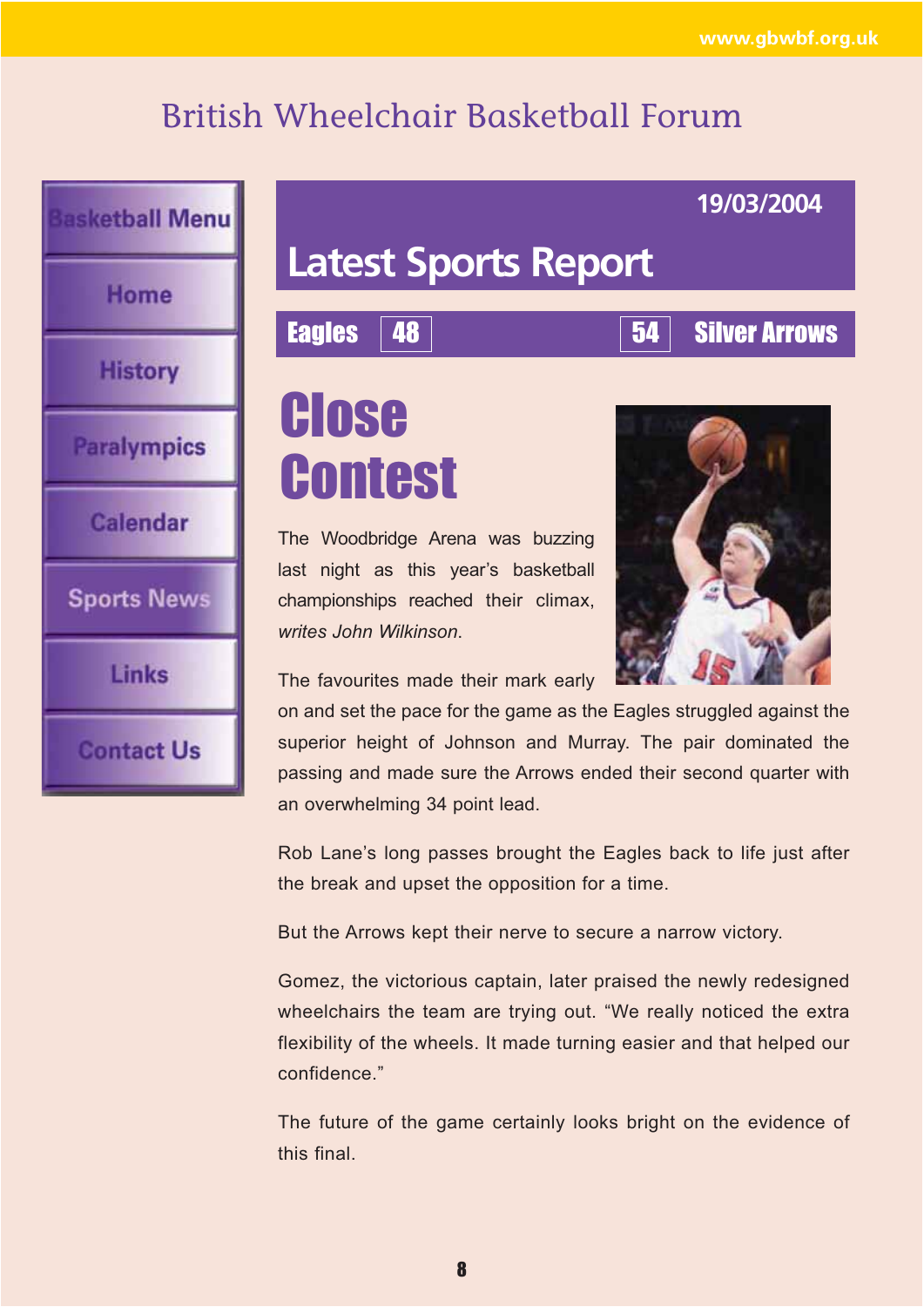

by Theresa Breslin

### $F_{\text{iona, for goodness' sake, hurry up!}}$

Her mother's voice, sharp with annoyance, sounded all the way up the stairs to the attic. Fiona scowled and stuck her chin out. 'Do this, Fiona. Take that, Fiona. Bring this downstairs. Carry that upstairs. Don't slouch about, Fiona. We don't have much time.'

Fiona picked up the last of the boxes she was bringing down from the attic, and as she did so, it burst. Without warning it gave way, spewing bills, old photographs, postcards and letters all over the floor. She gazed down in bewilderment at the mess.

She disliked change, she decided, as she gazed at the chaotic pile of papers at her feet, and this change she especially hated. Moving Grampa out of his big old house into that flat. There was never going to be enough space for all his things, and hardly enough room for her to stay every weekend with him as she had done ever since she was small. As she knelt down and began to gather up some of the bits and pieces, she heard her mother's voice again.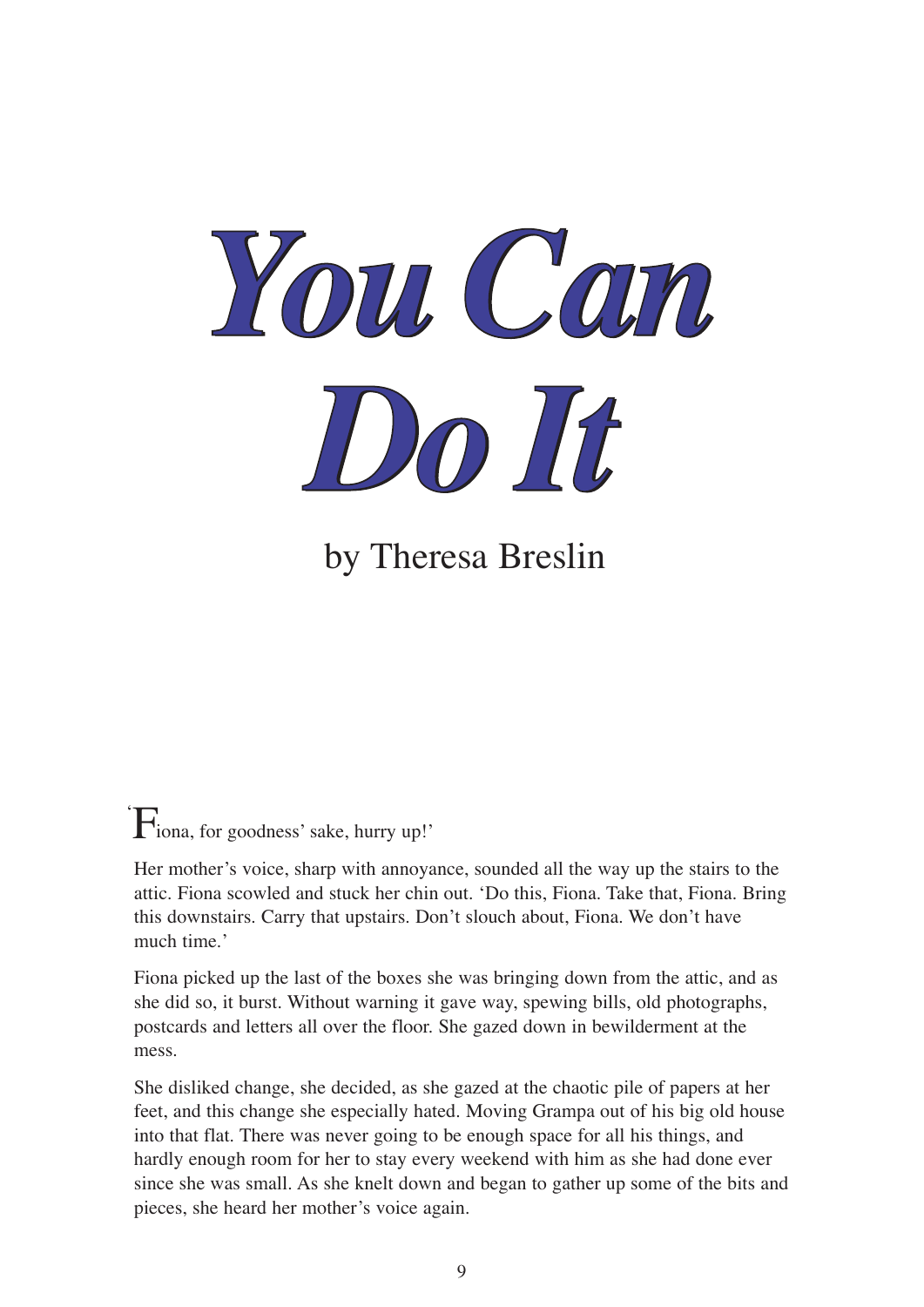

'Fiona! Come down this minute!'

Fiona dropped the papers she had in her hand and went to the door.

'Coming,' she shouted.

She trudged down the narrow attic stairs. She could see her mother's face peering up at her from the stairwell.

'Whatever is keeping you up there? We'll have to leave now. I don't want to have Grampa waiting too long on his own at the new flat.'

Fiona walked down the next flight of stairs to the bottom hall. She passed her father on his way out to the back garden.

'Are you going with your mum?' he asked.

Fiona shrugged. 'Looks like it,' she said.

She went out of the front door and helped bundle some boxes and carrier bags into her mother's car.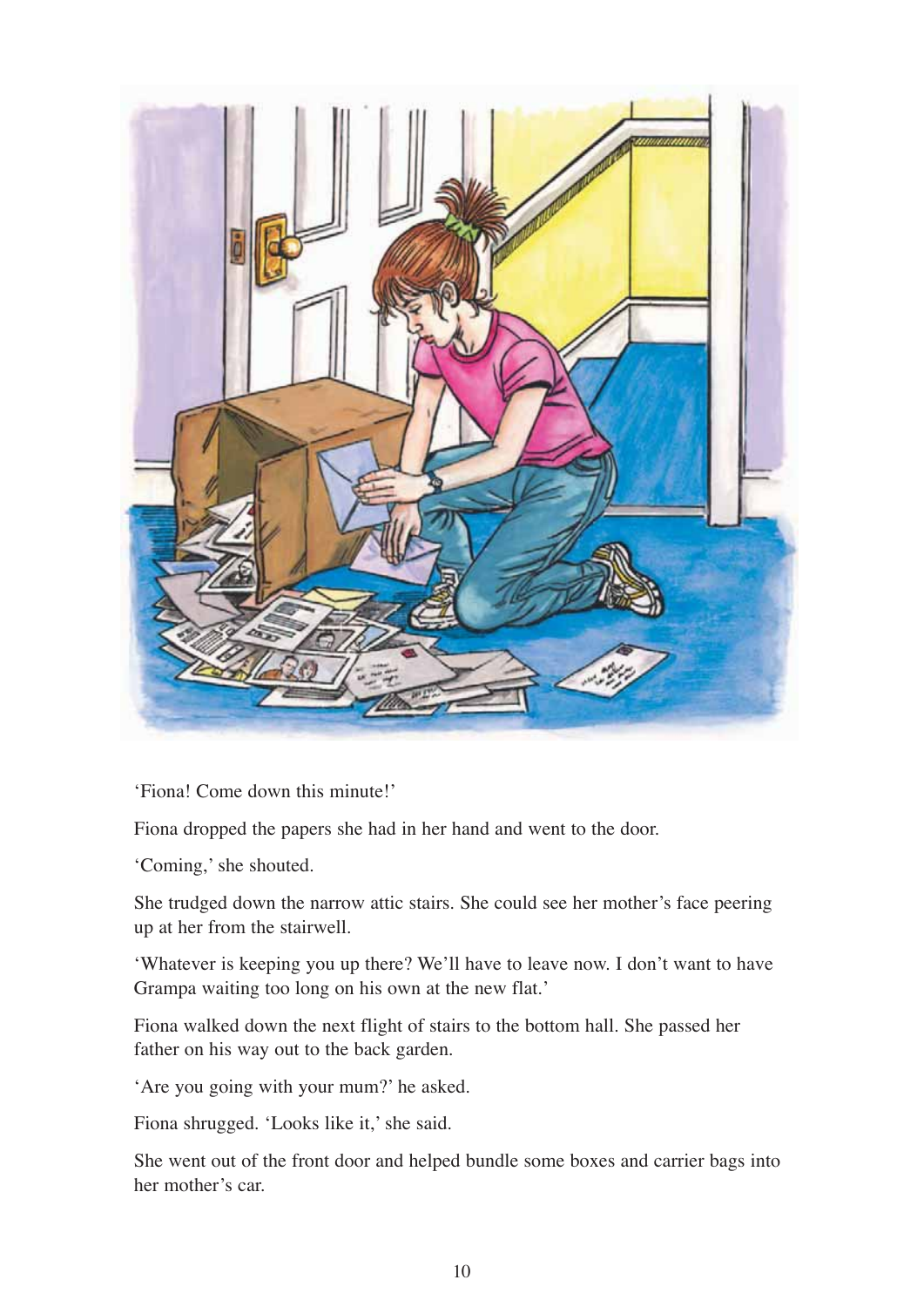'You won't be able to get in here now, Fiona. You'll have to stay with your dad and come on later,' her mum was saying.

Fiona watched her mother drive off and then went slowly back upstairs. Her dad must still be sorting out the contents of the shed. She had time to go back up to the attic and gather up the broken box. It was mainly photographs which had spilled out. Memories of her Grampa's life and family.

There was an old one of him in uniform. She picked it up and squinted at it.

He smiled out at her. A strong face with a dark moustache. Fiona sighed. He wasn't like that any more. Not since a stroke\* had left him with shaky legs and quivering muscles.

She decided to get a box to put the photographs in. She twisted round and ran to the stairs.

'Those who hurry fastest are the first to fall' was one of her Grampa's sayings, and it was as if she heard him saying it now, right out loud in her ear as she stumbled on the top step. Seconds later she landed with a crash at the foot of the stairs. Her head hurt, her bottom hurt and her legs throbbed painfully.



*\* A stroke is a sudden illness affecting parts of the brain, which can cause speech difficulties and loss of feeling in the body.*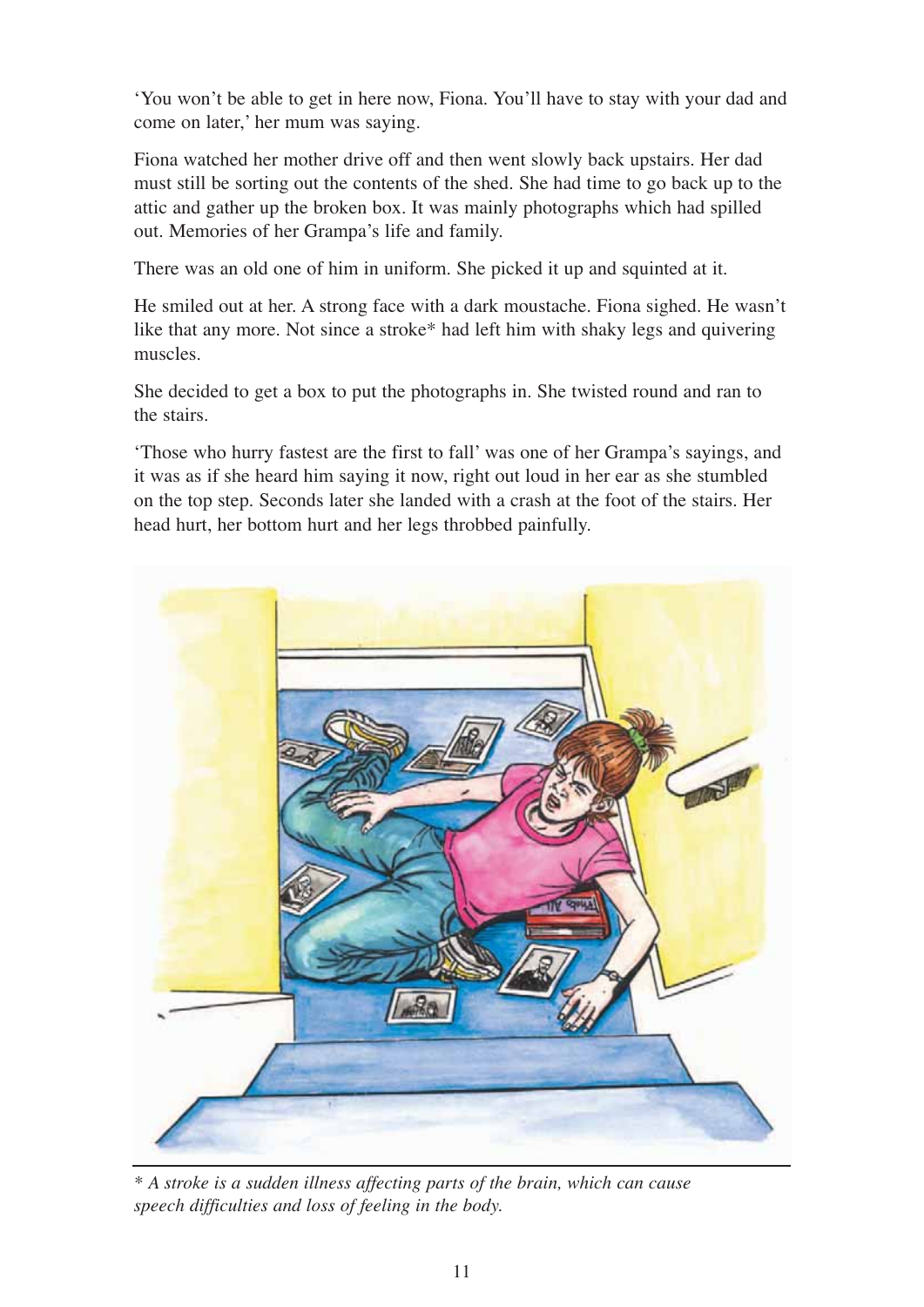Fiona was quite alone in the big empty house. She started to get up. Her legs were caught underneath her body and she tried to heave herself up and straighten them out.

'Oww,' she yelped. A stabbing pain flared in her knees. She moved again, this time more carefully.

The pain was terrible. There were tears crowding in behind her eyelids and her hands were shaking. When she tried to move, both legs hurt badly.

'Now what am I going to do?' Fiona asked herself, looking at the steep, uneven stairs below. She couldn't stand up. She was a prisoner.

Both her parents were so busy at the moment with Grampa being unwell and moving house, that they might not realise anything was wrong, not for a while anyway. But then, Fiona thought, there was someone who usually noticed immediately that she wasn't around. Grampa. Well, he used to, anyway. Things were different now.



The first day he had come home from hospital she hadn't recognised the sick old man whose clothes seemed too big for him. She had pictured herself helping him get better, sorting his cushions, picking flowers for his room. She imagined him smiling and saying, 'Thank you, Fiona'. Then they would play cards and she would win most of the games. But it hadn't been like that at all. He sat slumped in his chair by the fire most of the day, his eyes were vague and sometimes he dribbled his food. Just like a baby!

She didn't want to sit on the little stool beside his chair and talk. His eyes were always sad, and he hardly ever answered anyone anyway. 'He's not even trying,' Fiona's mum complained. 'He's supposed to exercise his fingers and practise those words, but he just sits all day.'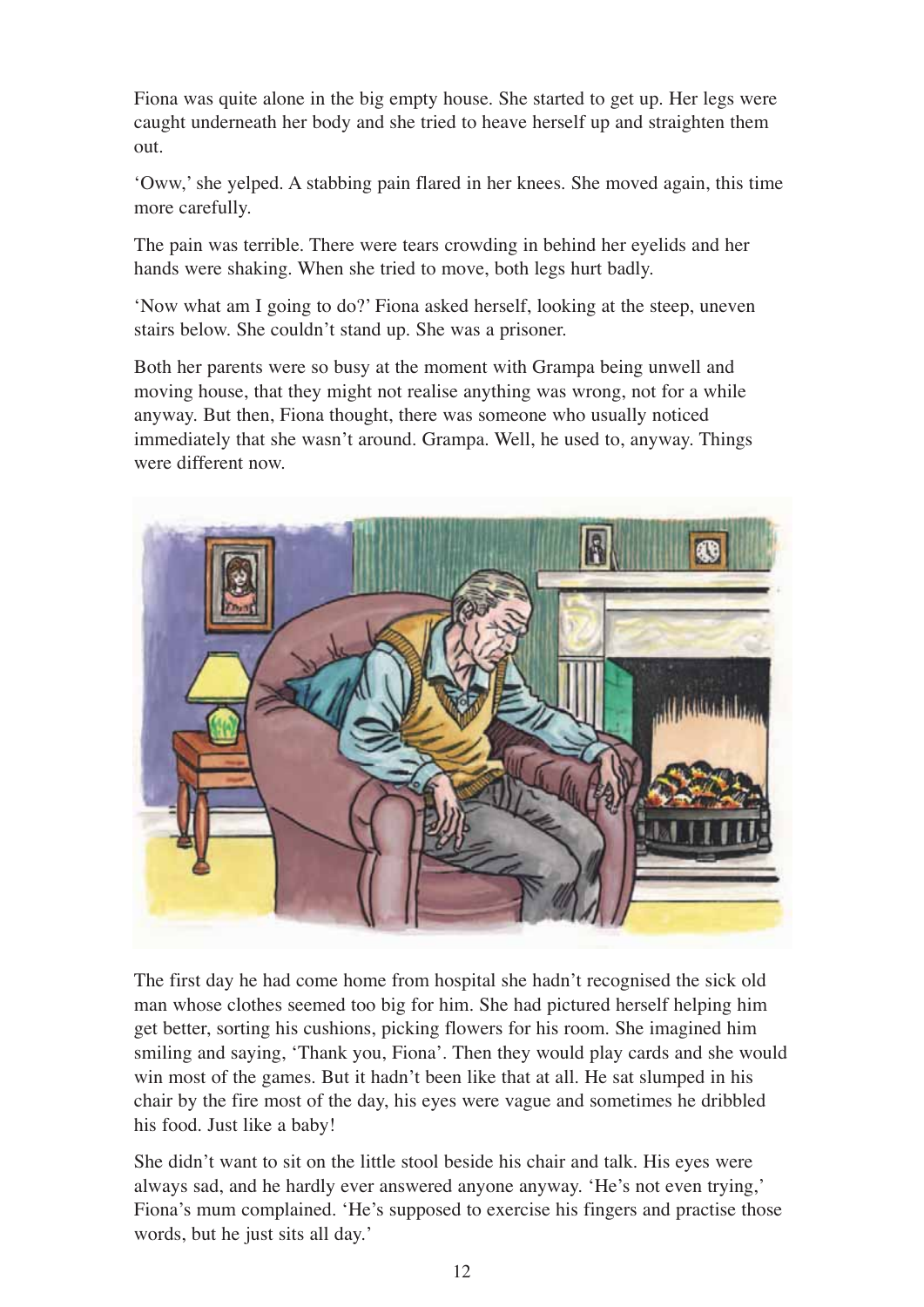As the weeks passed and he didn't get much better, he finally agreed to sell the big house and move closer to the rest of the family.

Fiona looked at her watch and groaned. She might have to wait ages before Mum or Dad came. She moved her position. Something was pressing into her back. Something hard with sharp corners. It was a photograph album. Carefully written on the front in her Grampa's writing was



Fiona made a face. She hated baby photographs of herself. Still… it would pass the time, and take her mind off the pain. She flicked it open. There was one of Grampa with his arm around her as she stood in the swimming pool. It seemed silly now she was older, but she had been scared to stand by herself in the water. Her legs had trembled as she stepped away from the tiled side.



'You can do it, Fiona,' Grampa's voice whispered in her ear. 'You can do it.' And he had steadied her until she was confident enough to stand on her own. 'Thanks, Grampa,' she'd said. And he had pulled her hair and said, 'What are friends for?'

What were friends for? Helping each other, she supposed. She could do with some help now… and so could he, she suddenly thought.

A friend to help him now that he had trembling legs, now that he was unsure, with no confidence, maybe a little scared of trying. Fiona felt more tears coming, and this time she didn't stop them.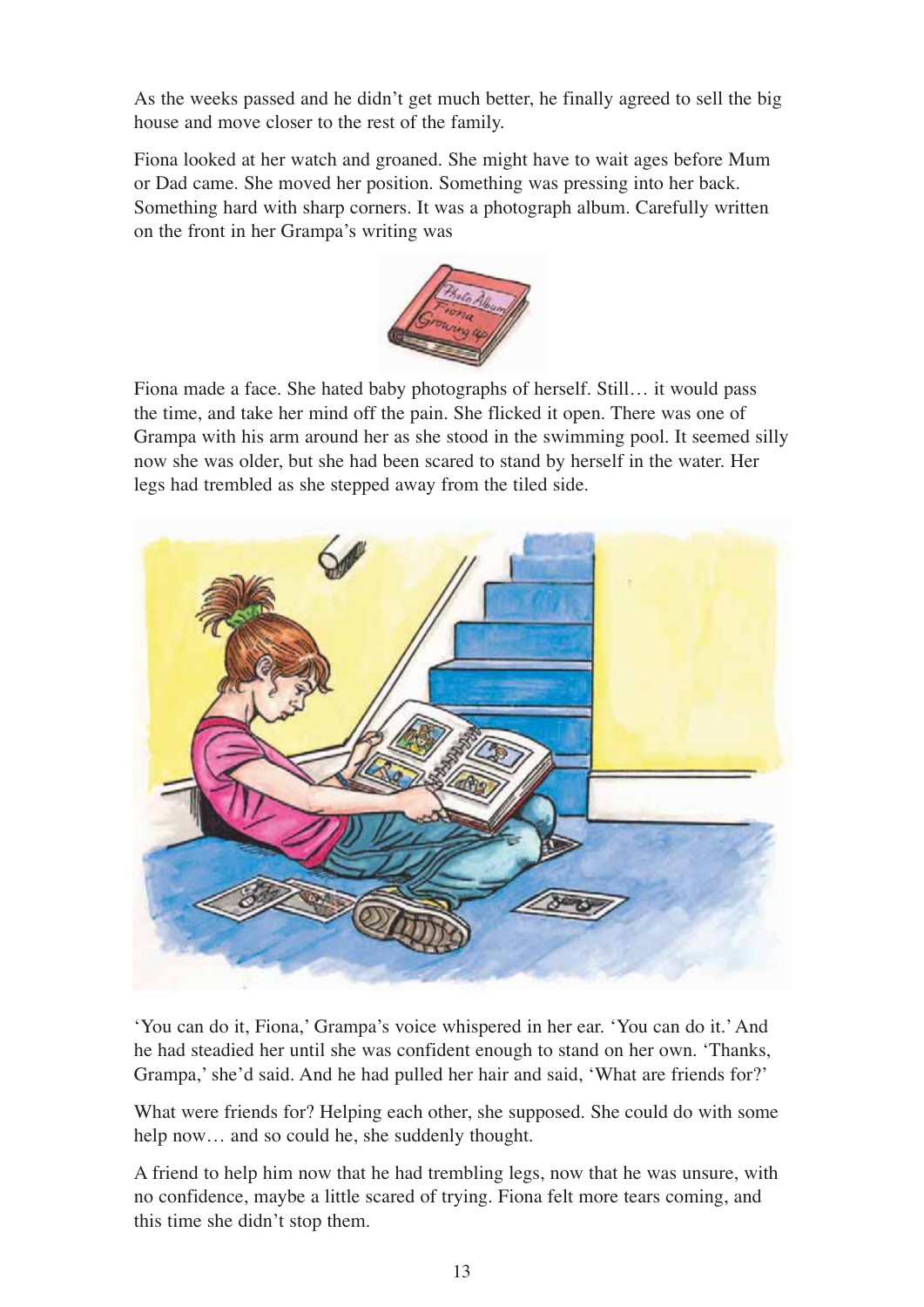And she was still tearful, with a grubby, streaked face, when she heard the back door open an hour or so later.

'Dad! Dad!' she yelled frantically as he ran up the stairs.

'You poor thing!' he cried when he saw her.

\* \* \* \* \* \*



They got back from the hospital at six o'clock.

Grampa was sitting in his chair, hands resting on each knee. He looked up as Fiona came in. His eyes followed her as she limped slowly across the room.

'I suppose neither of us will be able to manage stairs for a while.' Fiona sat down beside him. 'How about a trade?' she suggested. 'I borrow your wheelchair, and you get a turn of my crutches?'

The old man looked at her uncertainly. Fiona giggled.

'We could have races,' she said. She looked at him, full in the face, the first time she had done so since he had been in hospital.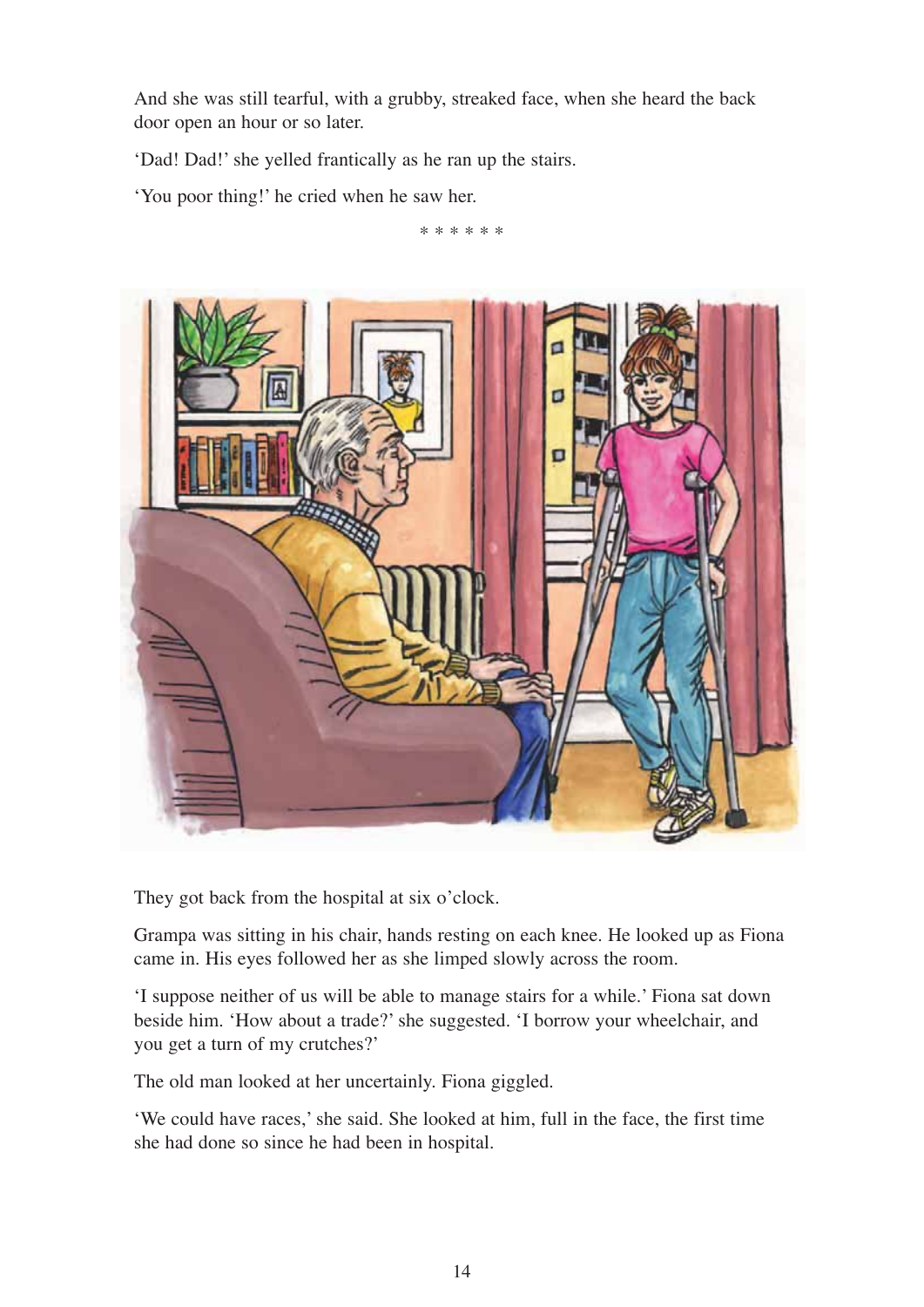'Where's your mirror?' she asked.

'Mirror?' he repeated.

'You're meant to have a hand mirror by your chair and do your vowel sounds every day,' she said. 'You've not been doing them, have you?' He shook his head slowly.

'Well, it's not good enough,' said Fiona. 'We'll have to make a start right away.' Then she winked at him, and leaning forward close to his head, she whispered.

'You can do it, Grampa. You can do it.'